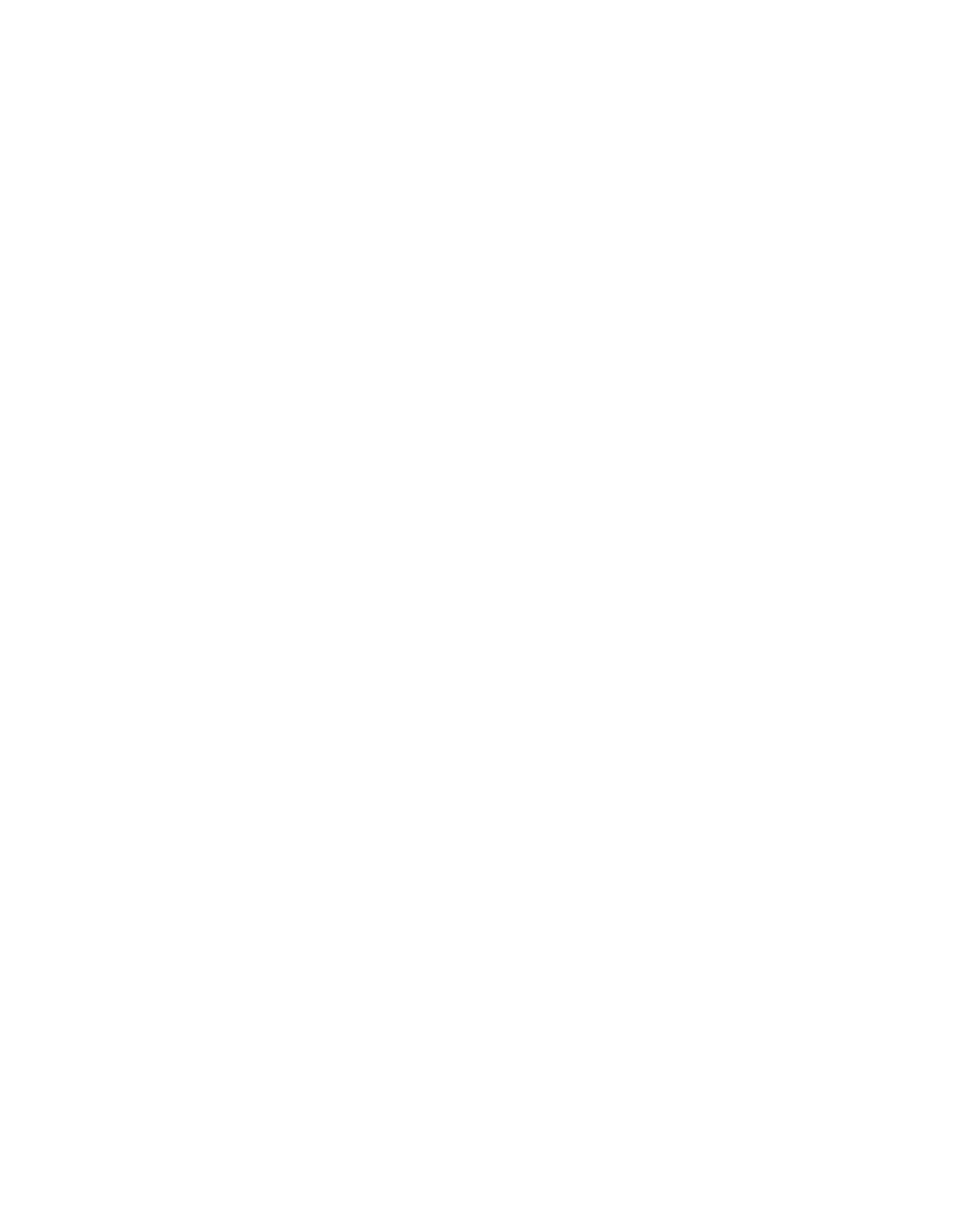If you are a person with a disability and believe you may need accommodations, please contact the MU Office for Civil Rights & Title IX to request assistance or general information; we are happy to help you.

# **Phone**: 573-882-3880 **Email**: civilrights-titleix@missouri.edu

# **TABLE OF CONTENTS/INDEX OF FIGURES**

|              | I. MISSION AND VISION STATEMENTS OF OUR OFFICE                      |
|--------------|---------------------------------------------------------------------|
|              | <b>II. UNIVERSITY POLICIES</b>                                      |
|              | III. OCRT9/ADA TEAM MEMBERS                                         |
|              |                                                                     |
|              | I. KEY DEFINITIONS AND RELEVANT POLICY PROVISIONS                   |
|              | II. BRIEF DESCRIPTIONS OF THE RESOLUTION PROCESSES                  |
|              | III. JURISDICTION                                                   |
|              |                                                                     |
| $\mathsf{L}$ | <b>ALL ALLEGED VIOLATIONS (INFO 1)</b>                              |
| Ш.           | TOTAL REPORTS TO OCRT9 (INFO 2)                                     |
| III.         | TYPES OF COMPLAINANTS AND RESPONDENTS (INFO 3)                      |
| IV.          | TYPES/CLASSIFICATIONS OF REPORTERS TO OCRT9 (INFO 4)                |
| V.           | <b>LOCATION OF REPORTED INCIDENTS (INFO 5)</b>                      |
| VI.          | <b>REPORTS BY MONTH (INFO 6)</b>                                    |
| VII.         | <b>ALLEGED EQUITY VIOLATIONS BY RESPONDENT TYPE (INFO 7)</b>        |
|              |                                                                     |
| $\mathsf{L}$ | TRENDS OF THE SIX MOST COMMON ALLEGATIONS AGAINST STUDENTS (INFO 8) |
| II.          | <b>ALLEGED VIOLATIONS BY</b>                                        |
|              | a. STUDENTS (INFO 9)                                                |
|              | b. EMPLOYEES (INFO 10)                                              |
|              | C. MU ENTITIES (INFO 11)                                            |
|              | d. THIRD-PARTIES (INFO 12)                                          |
|              |                                                                     |
| $\mathbf{L}$ | ALLEGED VIOLATIONS RESOLVED BY CONFLICT RESOLUTION (INFO 13)        |
| Н.           | TYPES OF RESOLUTION IN 2018-2019 (INFO 14)                          |
| Ш.           | <b>RESOLUTION OF REPORTS AFTER INVESTIGATIONS (INFO 15)</b>         |
| IV.          | <b>RESOLUTION OF ALLEGED VIOLATIONS BY</b>                          |
|              | <b>STUDENT RESPONDENTS (INFO 16)</b><br>а.                          |
|              | <b>FACULTY RESPONDENTS (INFO 17)</b><br>b.                          |
|              | <b>STAFF RESPONDENTS (INFO 18)</b><br>c.                            |
|              | <b>MU ENTITY RESPONDENTS (INFO 19)</b><br>d.                        |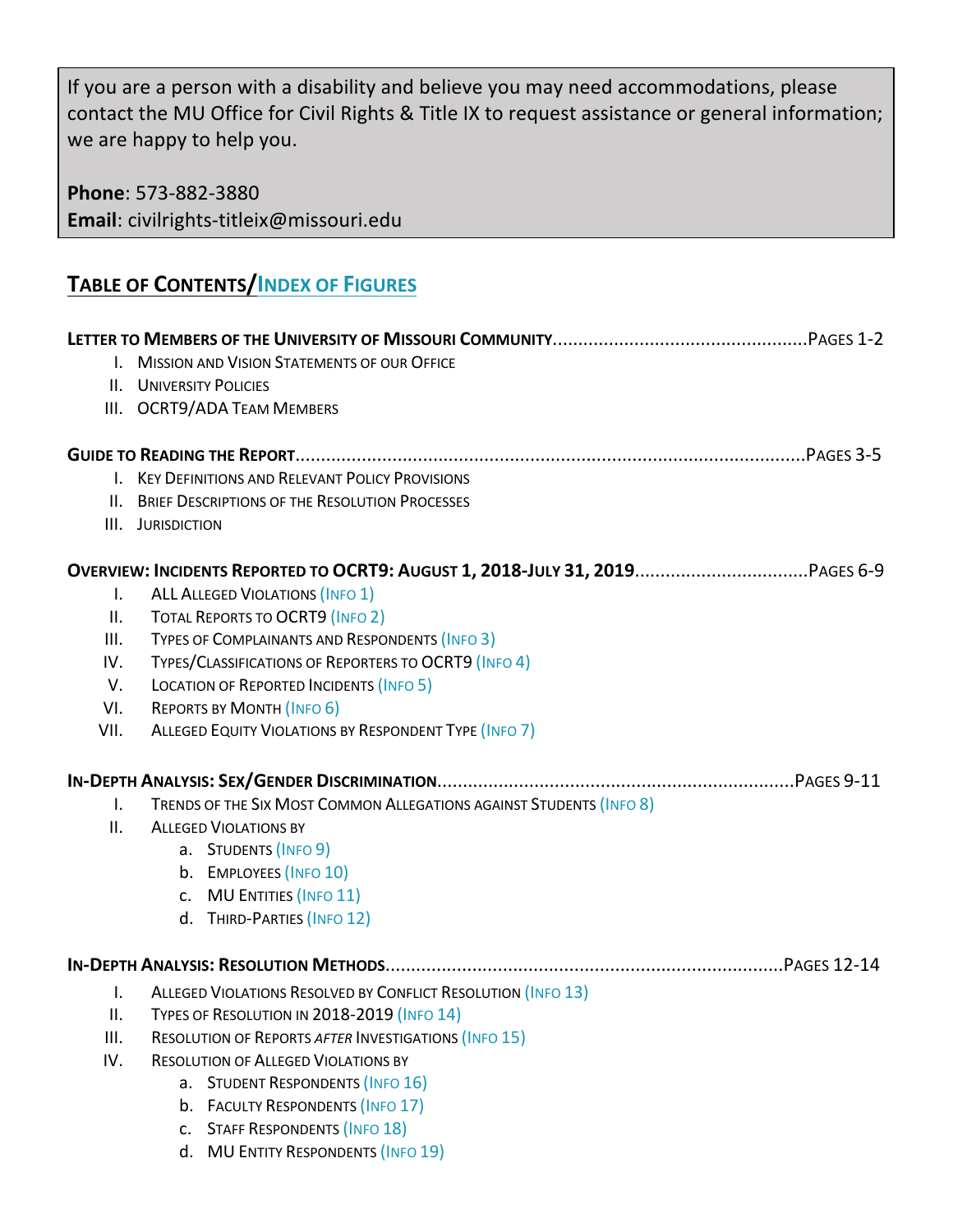|              | I.                               | ALLEGED VIOLATIONS RESOLVED BY ADMINISTRATIVE OR HEARING PANEL RESOLUTION (INFO 20) |  |  |  |
|--------------|----------------------------------|-------------------------------------------------------------------------------------|--|--|--|
|              | Ш.                               | <b>OUTCOMES PER ALLEGED VIOLATION (INFO 21)</b>                                     |  |  |  |
|              | III.                             | SANCTIONS IMPOSED ON RESPONDENTS FOUND RESPONSIBLE (INFO 22)                        |  |  |  |
|              | IV.                              | <b>OUTCOMES OF APPEALED DECISIONS (INFO 23)</b>                                     |  |  |  |
|              |                                  |                                                                                     |  |  |  |
|              | $\mathbf{L}$                     | MOST UTILIZED REMEDIAL MEASURES/ACCOMMODATIONS                                      |  |  |  |
|              |                                  | a. FOR RESPONDENTS (INFO 24)                                                        |  |  |  |
|              |                                  | b. FOR COMPLAINANTS (INFO 25)                                                       |  |  |  |
|              |                                  |                                                                                     |  |  |  |
|              |                                  |                                                                                     |  |  |  |
| $\mathbf{L}$ |                                  | <b>INTRODUCTION</b>                                                                 |  |  |  |
| $\Pi$ .      |                                  | <b>IMPORTANT DEFINITIONS</b>                                                        |  |  |  |
| III.         | <b>REASONABLE ACCOMMODATIONS</b> |                                                                                     |  |  |  |
|              |                                  | a. INDIVIDUALS RECEIVING ASSISTANCE WITH REASONABLE ACCOMMODATIONS (INFO 26)        |  |  |  |
|              |                                  | b. PRIMARY DISABILITIES OF THOSE RECEIVING ASSISTANCE (INFO 27)                     |  |  |  |
| IV.          |                                  | SELECTED INITIATIVES AND ACCOMPLISHMENTS IN 2018-2019                               |  |  |  |
|              |                                  | a. STRATEGIC PROJECTS                                                               |  |  |  |
|              |                                  | <b>b. TRAINING, EDUCATION, AND OUTREACH</b>                                         |  |  |  |
|              | C <sub>1</sub>                   | <b>DIGITAL ACCESSIBILITY</b>                                                        |  |  |  |
|              |                                  | d. ACCESSIBILITY IMPROVEMENTS                                                       |  |  |  |

- e. EMPLOYEE ACCOMMODATIONS
- f. ACCESSIBLE PARKING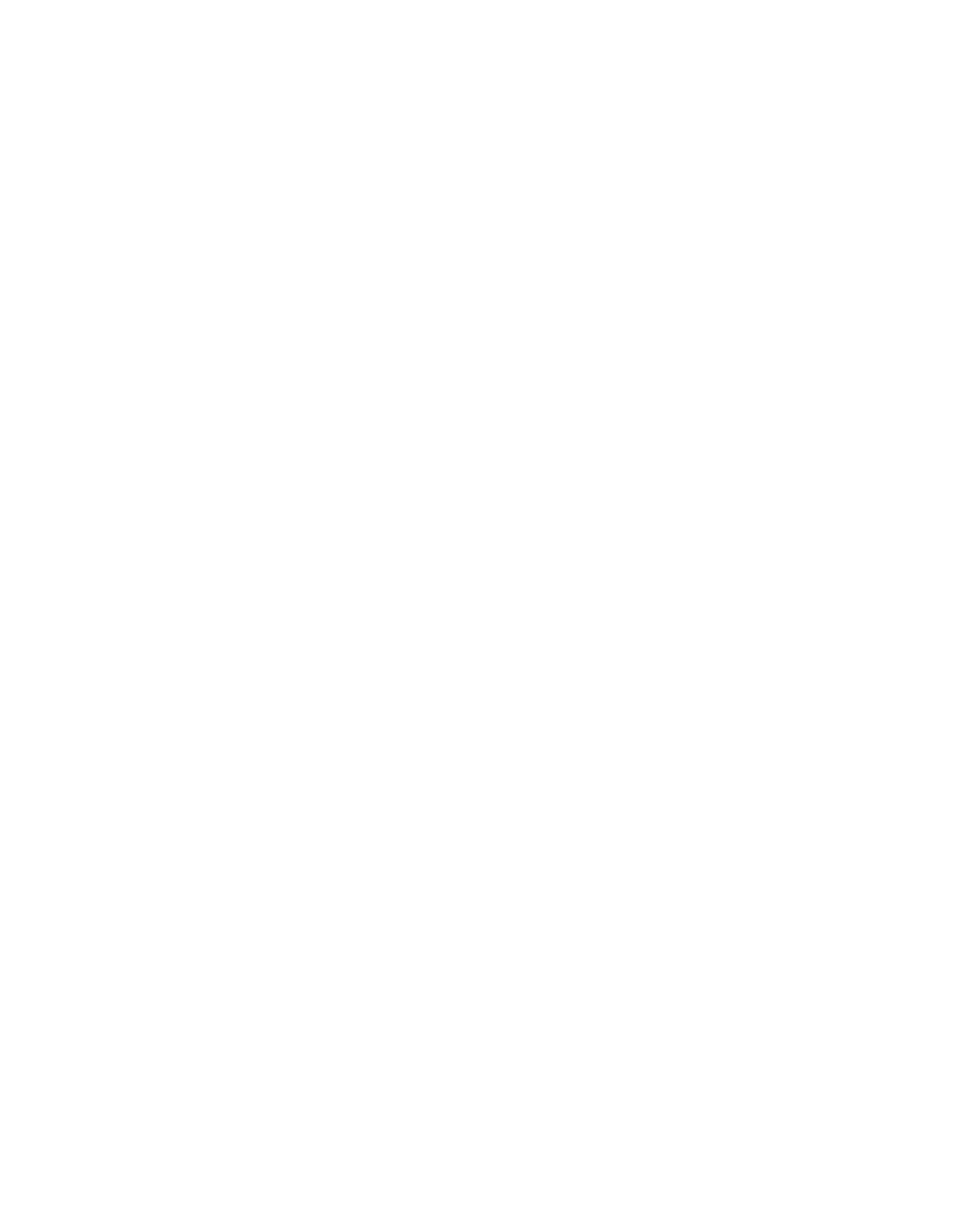- !"! / 11)5)'%\$!#1&(!#\$"%+)"#1/)'%20%' '\*!\$!"(-&(!/)%#-% G&-!\$5%)&\$)1%)"#1,(!#\$%5\$+#%B7
- !!"  $8,(.#*)$ "%3)-% / 11)5)'% $$!#18(!#$%5*+#%67$
- !!!!" %\$.(!#\$"%!\*3#")'%#\$%+)"3#\$')\$("%F#,\$'%+)"3#\$"!21)%5\$+#%887
- &,(.#\*)"%#+% / 33)&1)'%D).!"!#\$"%5\$+#%97 !\$"!

!"! # #"(% (!1!8)'%+)\*)'!&1% # )&",-)"  $\therefore$  ..#\*\*#'&(!#\$"  $\mathcal{A}$ 

@!"+#-%+)"3#\$')\$("%\$+#%8:7 A'! +#-% #\*31&!\$&\$(" %\$+#%; 7

Ţ

 $\mathsf{L}$ 

 $!$ "!  $!$   $!$   $!$   $\frac{1}{2}$   $\frac{1}{2}$   $\frac{1}{2}$   $\frac{1}{2}$   $\frac{1}{2}$   $\frac{1}{2}$   $\frac{1}{2}$   $\frac{1}{2}$   $\frac{1}{2}$   $\frac{1}{2}$   $\frac{1}{2}$   $\frac{1}{2}$   $\frac{1}{2}$   $\frac{1}{2}$   $\frac{1}{2}$   $\frac{1}{2}$   $\frac{1}{2}$   $\frac{1}{2}$   $\frac{1}{2}$   $\frac{1}{2}$   $\frac$ 

- $!!$ " !\*3#-(&\$(% 0)+!\$!(!#\$"
- $\frac{1}{2}$  |  $\frac{1}{2}$  +  $\frac{1}{2}$  +  $\frac{1}{2}$  +  $\frac{1}{2}$  +  $\frac{1}{2}$  +  $\frac{1}{2}$  +  $\frac{1}{2}$  +  $\frac{1}{2}$  +  $\frac{1}{2}$  +  $\frac{1}{2}$  +  $\frac{1}{2}$  +  $\frac{1}{2}$  +  $\frac{1}{2}$  +  $\frac{1}{2}$  +  $\frac{1}{2}$  +  $\frac{1}{2}$  +  $\frac{1}{2}$  +  $\frac{1$

@"!\$'!/!',&1"%+).)!/!\$5%/""!"(&\$.)%9!(4%+)&"#\$&21)%..#\*\*#'&(!#\$" %\$+#%<7

- A!) -!\*&-0%0!"&2!1!(!)"%#+;%##")%+).)!/!\$5% / ""!"(&\$.) %\$+#%>7
- !\$"! %1).()'% !\$!(!&(!/)"%&\$'%/ ..#\*31!"4\*)\$("%!\$% 8B6`EBB6-'

 $@''\%&()5!.%$ ) -#:).("

- A! , -&!\$!\$5 H%, &(!#\$ H&\$'%&,(-)&.4 '
- C!' 0!5!(&1%..)""!2!1!(0 '
- $D! / ...$ "!2!1!(0%!\*3-#/)\*)\$("
- $\vert \hspace{-0.04cm} \vert^{\prime\prime}$  = = 31#0))%/ ..#\*\*#'&(!#\$"
- $J''$  / ..)""!21)%) &-;!\$5